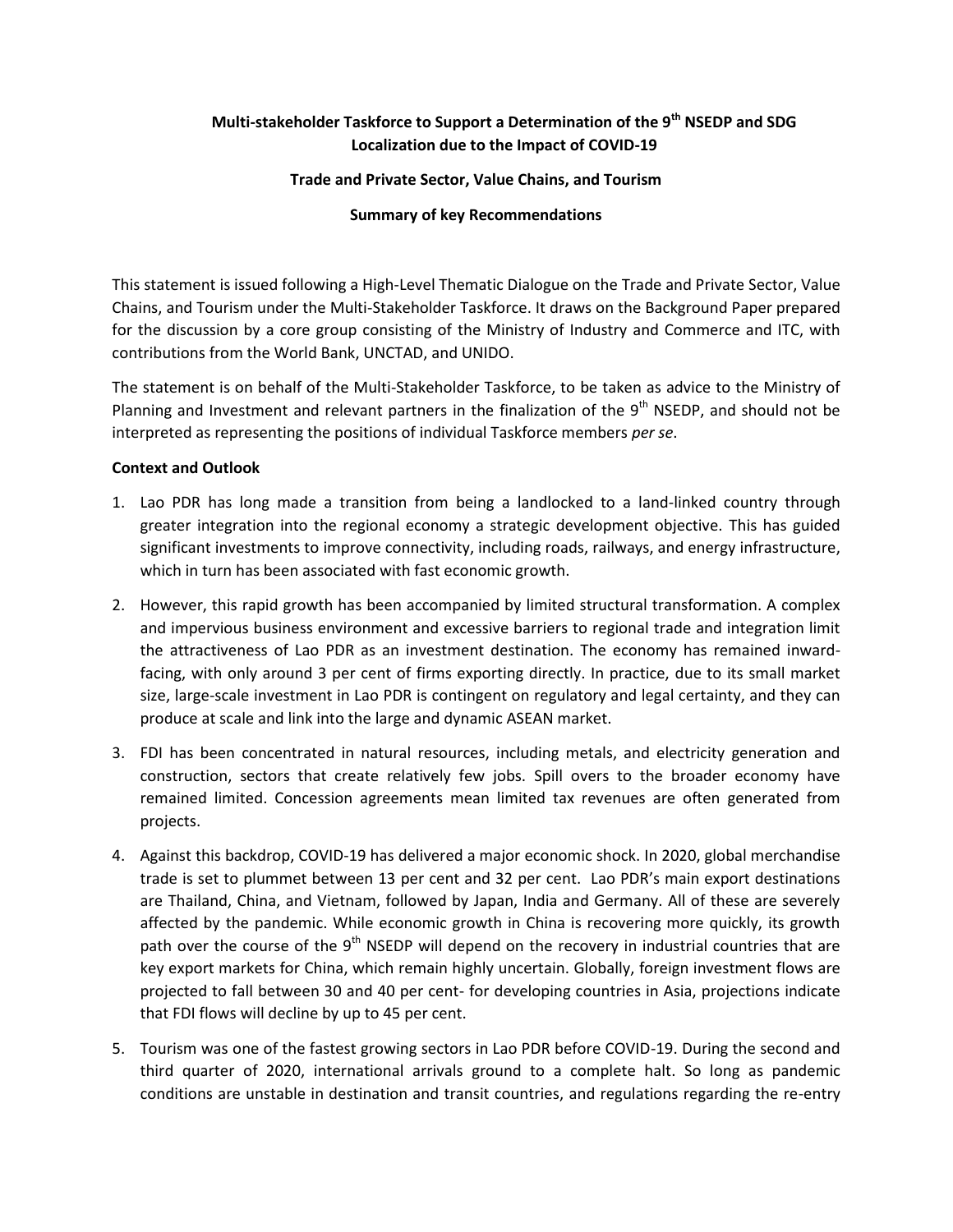at home remain unpredictable, overall demand for long-haul tourism is expected to remain limited. Aviation bodies do not expect a return to pre-pandemic levels of travel until 2024.

6. Agriculture accounts for 16 per cent of the economy and occupies 70 per cent of the labour force. With COVID-19, falling incomes in the cities led to declines of 30 and 40 percent in demand for meat and vegetables respectively. Following poor rains during 2018-19 which had already depleted food stocks, the simultaneous evaporation of alternative livelihoods threatens widespread food insecurity.

## **Strategic Policy Recommendations**

**The impact of COVID-19 warrants a revisiting of a number of key assumptions and targets outlined in the draft 9th NSEDP with regards to attracting investment and integrating into value chains over the coming years. Yet despite the unexpected and unprecedented impact of COVID-19, many of the private sector priorities set out in the 8th NSEDP remain fully relevant. However, COVID-19 creates an imperative to take bold steps to accelerate progress, including addressing bottlenecks for faster implementation of existing priorities. There are also growing areas of economic opportunity in the post-COVID context, which can offer crucial openings for progress given the slowdown in other areas.**

Seven priority areas were identified (more detail on each is included in the attached Background Paper).

### **a. Business Environment and Investment.**

In the short term, efforts to simplify the business environment by making it more predictable and transparent, reviewing and streamlining regulatory requirements should be intensified. Removing barriers to entry in the logistics sector would support greater competition, in turn making more opportunities to engage in value chains viable. Analysis and investments in education to meet future labour market requirements should be prioritized.

In the medium to long-term, address laws and regulations around the investment climate, which are generally seen as ambiguous and untransparent. Increasingly moving towards the electronic delivery of government services to support the development of a digital economy would support greater efficiency and cost-effectiveness in service provision.

### b. **Tourism**

Given the international travel restrictions, domestic tourism offers some opportunities in the early phase of recovery, but it is unlikely that domestic tourism could fully substitute for international tourists in either volume or spending.

To support longer-term recovery of the sector, a key priority is to rebuild visitors' confidence. This could be done through the bilateral negotiation of well-defined and stable 'travel bubbles' with key markets, as well as through targeted marketing.

## **c. Digital Transformation**

COVID-19 has accelerated uptake of digital technologies and e-commerce has created trade opportunities. However, in Lao PDR e-commerce is not widely exploited, due in large part to underdeveloped hard and soft infrastructure. Growth is constrained by the lack of a full set of ecommerce laws and regulations.